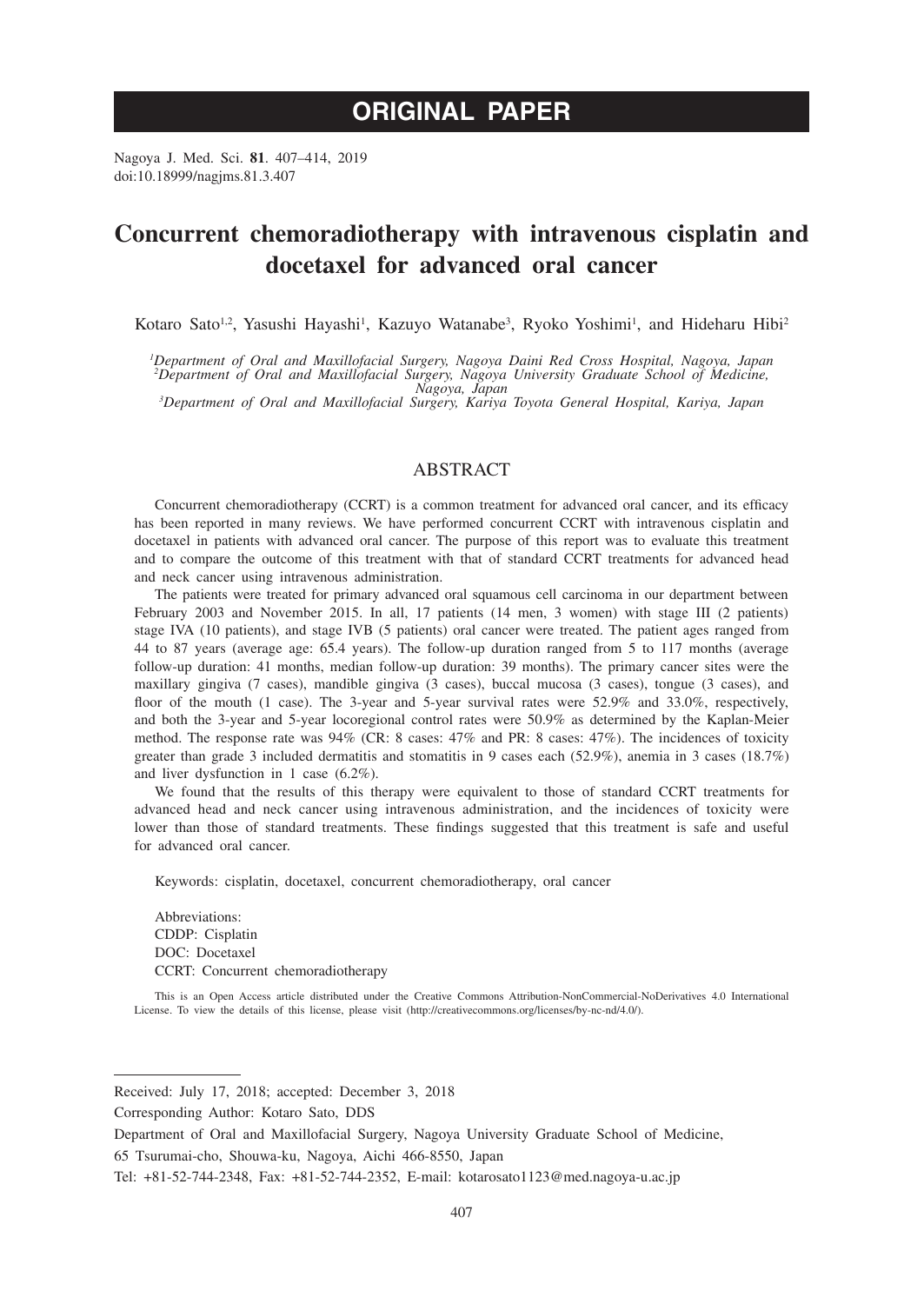#### Kotaro Sato et al

## **INTRODUCTION**

Chemoradiotherapy is widely performed for advanced oral cancer in the head and neck region to preserve organs and functions as well as to maintain aesthetics and quality of life. Combination therapies, including docetaxel, cisplatin and fluorouracil (TPF) therapy, are treatment strategies focusing on the lesion site and cell cycle. Although combination therapies are widely practiced, there are many cases in which treatments are interrupted due to adverse events. In our department, we have conducted intravenous chemoradiotherapy using cisplatin (CDDP) and docetaxel (DOC) for almost 20 years. Although intra-arterial chemoradiotherapy using CDDP and DOC has been widely performed, a few reports have examined the efficacy of intravenous CDDP and DOC administration.<sup>1,2</sup> In this report, we examined the survival rate, locoregional control rate, response rate and toxicity in patients who suffered from primary advanced oral squamous cell carcinoma and received concurrent chemoradiotherapy (CCRT) with intravenous CDDP and DOC. The purpose of this report was to evaluate this treatment and to compare the outcome of this treatment with that of standard CCRT treatments for advanced head and neck cancer using intravenous administration.

### **METHODS**

#### *Patients*

Among the 170 primary oral cancer patients treated at the Department of Oral and Maxillofacial Surgery at Nagoya Daini Red Cross Hospital between February 2003 and November 2015, this retrospective analysis included 17 patients with T3 and T4 advanced oral squamous cell carcinoma who received CCRT with intravenous CDDP and DOC (Table 1). Patients who could follow-up as outpatients after treatment were included. This report was approved by the Nagoya Daini Red Cross Hospital institutional review board and the ethics committee (No. 9005).

#### *Chemoradiotherapy*

Indications for this therapy included patients who did not wish to undergo surgical treatment for stages III and IV (T3 and T4) oral cancer as well as patients for whom surgery would be difficult due to the patient's medical history. Furthermore, in the full body examination, ① PS was 2 or less, ② bone marrow and liver function were normal, and ③ Ccr was 50 ml/min or greater (except for hemodialysis patients). The patients were intravenously administered CDDP (20 mg/m<sup>2</sup>/day) and DOC (15 mg/m<sup>2</sup>/day) at an interval of 1 week; the dose and schedule were determined by referring to a report by Tsao et al., $2$  and this regimen was performed for 6 courses to achieve the multiplication effect associated with CCRT considering patients' general conditions. The total doses of CDDP and DOC were 120 and 90 mg/m<sup>2</sup>, respectively. Radiation therapy consisted of 2 to 2.2 Gy/day/Fr  $\times$  30 times (Figure 1). One patient was a hemodialysis patient; although the dosage of DOC was not changed, CDDP was reduced by 50%, and we administered the drugs over 1 hour starting from 1 hour before dialysis. Dexamethasone, azasetron, domperidone, ramosetron and aprepitant were used to prevent nausea and vomiting. Filgrastim was injected subcutaneously on days 2 and 3 as a prophylaxis to prevent neutropenia.

## *Evaluation of antitumor effect and toxicity*

We evaluated the clinical antitumor effects of CCRT using the Response Evaluation Criteria in Solid Tumors guidelines. Toxicities that occurred during treatment were evaluated using the Common Terminology Criteria for Adverse Events version 4.0. Because the patient in case 9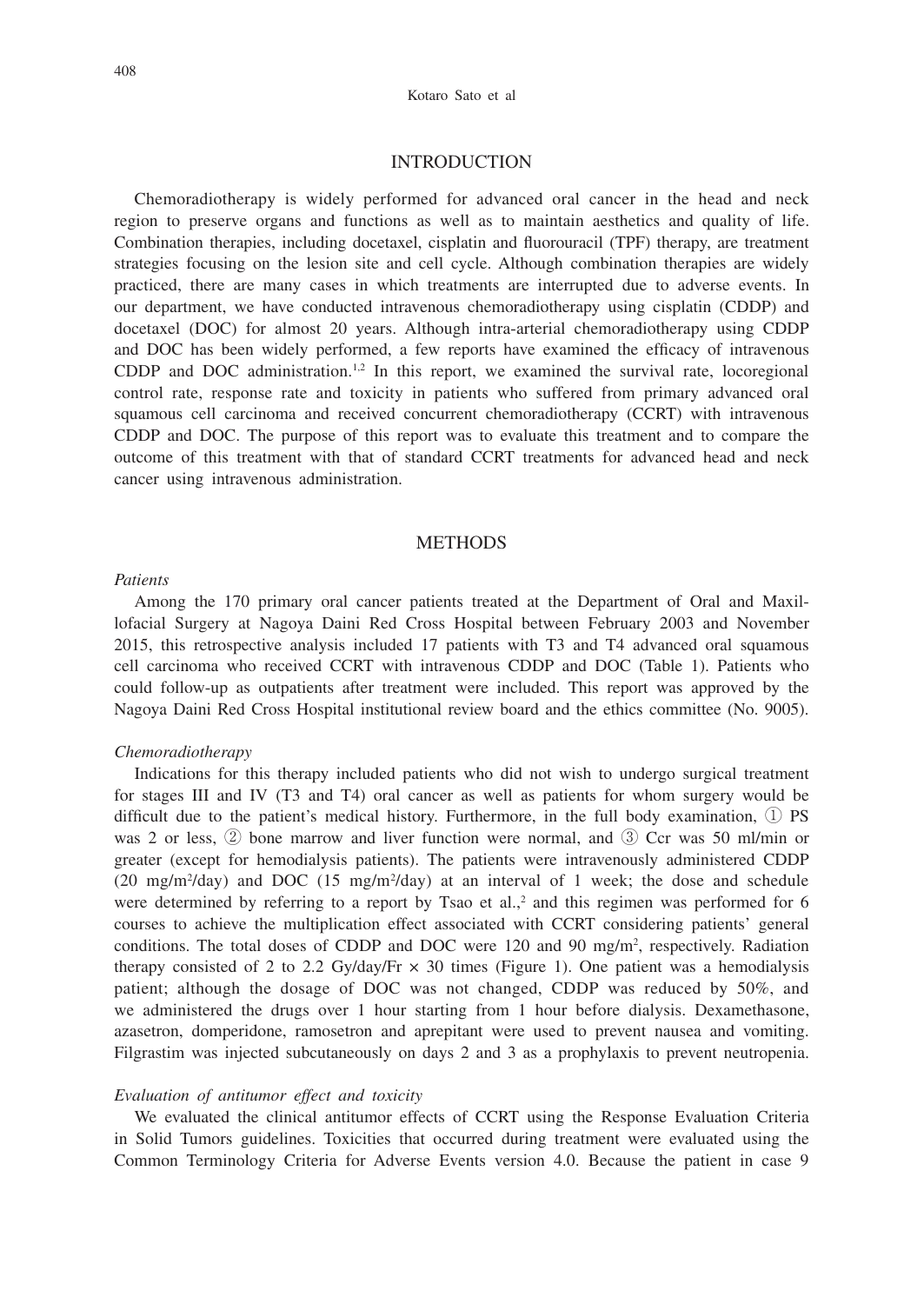| Case           | Age | Sex    | Location                  | Histology | <b>TNM</b><br>classification | Stage | <b>PS</b>        | Ccr(ml/min) |
|----------------|-----|--------|---------------------------|-----------|------------------------------|-------|------------------|-------------|
| 1              | 64  | Male   | Tongue                    | M         | $T_{4a}N_{2b}M_0$            | IV A  | $\overline{0}$   | 120.2       |
| $\mathfrak{2}$ | 56  | Male   | Maxillary gingiva         | W         | $T_{4a}N_0M_0$               | IV A  | $\theta$         | 141.2       |
| 3              | 74  | Male   | Maxillary gingiva         | W         | $T_3N_{2c}M_0$               | IV A  | $\boldsymbol{0}$ | 96.1        |
| $\overline{4}$ | 69  | Female | Maxillary gingiva         | W         | $T_3N_0M_0$                  | III   | $\boldsymbol{0}$ | 124.7       |
| 5              | 87  | Male   | Maxillary gingiva         | W         | $T_{4a}N_0M_0$               | IV A  | $\boldsymbol{0}$ | 90.2        |
| 6              | 74  | Male   | Mandibular gingiva        | M         | $T_{4a}N_{2c}M_0$            | IV A  | $\boldsymbol{0}$ | 83.9        |
| 7              | 58  | Male   | Floor of mouth            | W         | $T_3N_{2c}M_0$               | IV A  | $\mathbf{0}$     | Dialysis    |
| 8              | 44  | Male   | Maxillary gingiva         | M         | $T_{4a}N_{2b}M_0$            | IV A  | $\boldsymbol{0}$ | 159.1       |
| 9              | 45  | Male   | Maxillary gingiva         | W         | $T_3N_3M_0$                  | IV B  | $\mathbf{0}$     |             |
| 10             | 59  | Male   | Tongue                    | М         | $T_{4a}N_{2c}M_0$            | IV A  | $\mathbf{0}$     | 70.8        |
| 11             | 65  | Male   | Maxillary gingiva         | М         | $T_{4b}N_{2b}M_0$            | IV B  | $\boldsymbol{0}$ | 87.3        |
| 12             | 64  | Male   | Buccal                    | W         | $T_{4b}N_{2b}M_0$            | IV B  | $\overline{0}$   | 162.5       |
| 13             | 79  | Male   | Buccal                    | М         | $T_{4a}N_1M_0$               | IV A  | $\boldsymbol{0}$ | 99.7        |
| 14             | 52  | Male   | Mandibular gingiva        | M         | $T_{4b}N_{2b}M_0$            | IV B  | $\overline{0}$   | 73.8        |
| 15             | 75  | Female | Buccal                    | W         | $T_{4b}N_{2b}M_0$            | IV B  | 1                | 78.1        |
| 16             | 71  | Male   | Tongue                    | W         | $T_3N_0M_0$                  | Ш     | $\overline{0}$   | 108.3       |
| 17             | 78  |        | Female Mandibular gingiva | W         | $T_3N_{2c}M_0$               | IV B  | $\mathbf{0}$     | 111         |

**Table 1** Clinical characteristics of the patients

W : Well-differentiated, M : Moderately differentiated

|    | D+C          | $1)+$        | $+(-$                     | $D+C$                     | ⁄ ⊥ו                      | $+6$                |
|----|--------------|--------------|---------------------------|---------------------------|---------------------------|---------------------|
|    | w            | s.           | J.                        |                           |                           | 514                 |
| RT | <b>11111</b> | <b>11111</b> | <b><i><u>AAAA</u></i></b> | <b><i><u>AAAA</u></i></b> | <b><i><u>AAAA</u></i></b> | <b><i>AAAAA</i></b> |

CT: Chemotherapy (via vein)

 $\cdot$  D : Docetaxel (DOC) 15mg/m<sup>2</sup>/day (Total: 90mg/m<sup>2</sup>)

 $\cdot$  C : Cisplatin (CDDP) 20mg/m<sup>2</sup>/day (Total:120mg/m<sup>2</sup>)

RT: Radiotherapy

 $-2$ ~2.2Gy/day/Fr (Total:60~66Gy)

#### **Fig. 1** Treatment schedule

The patients were intravenously administered CDDP (20 mg/m<sup>2</sup>/day) and DOC (15 mg/m<sup>2</sup>/day) at an interval of 1 week; this regimen was performed for 6 courses (total dose: 120 mg/m<sup>2</sup> CDDP and 90 mg/m<sup>2</sup> DOC). For hemodialysis patients, although the dosage of DOC was not changed, CDDP was reduced by 50%, and we administered the drugs over 1 hour starting from 1 hour before dialysis. Radiation therapy consisted of 2 to 2.2 Gy/day/Fr  $\times$  30 times.

had no blood test data, toxicities measured by blood tests were examined among 16 patients and other toxicities were examined in 17 patients.

### *Statistical analysis*

Overall survival rate and locoregional control rate were evaluated using the Kaplan-Meier method with GraphPad Prism 5 software (GraphPad Software, La Jolla, CA). The overall survival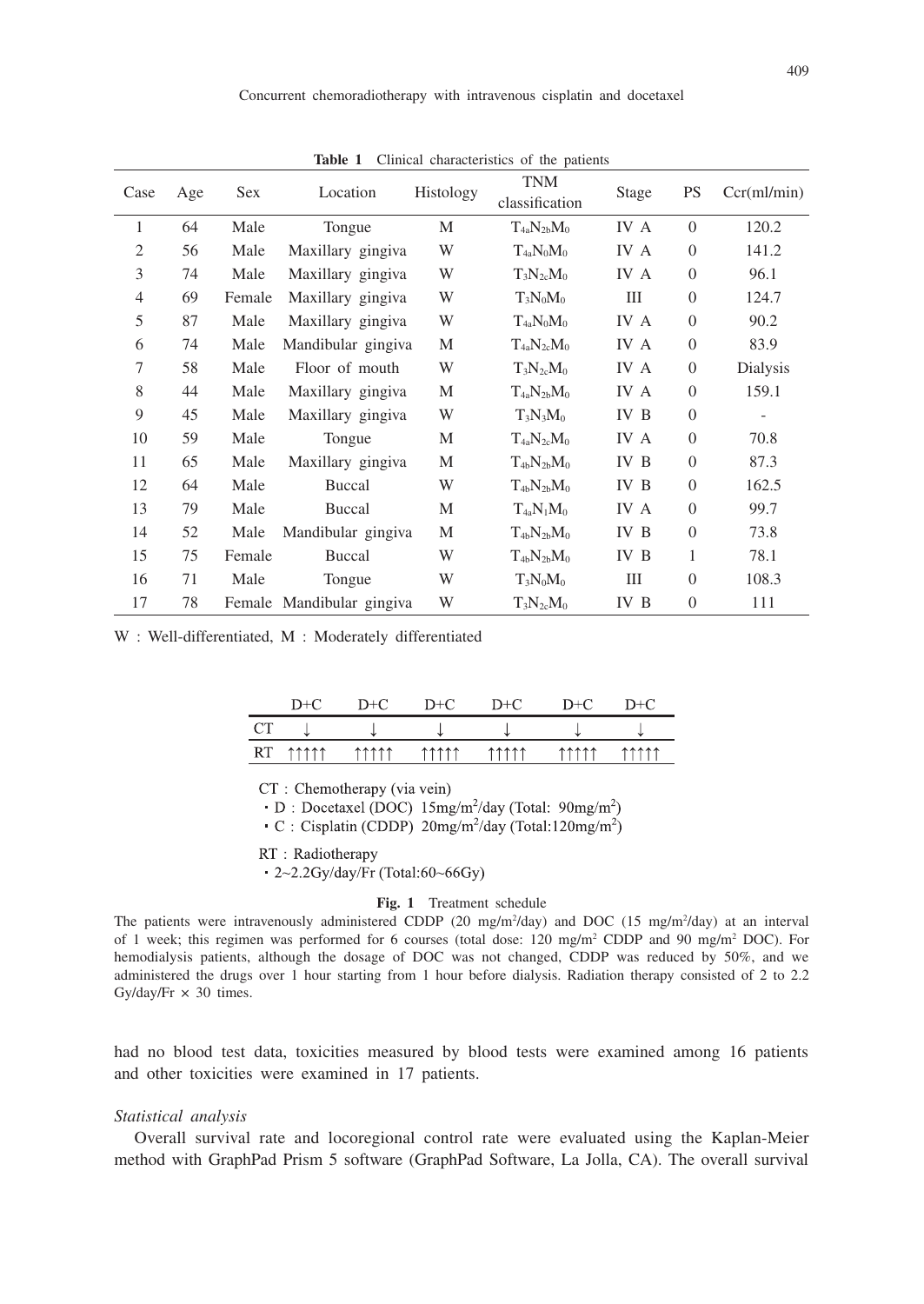rate was calculated from the data from the first visit to the date of death or last follow-up visit. The patients who discontinued outpatient follow-up were treated as deaths.

## RESULTS

#### *Therapeutic effects and outcomes (Table 2)*

The patients included 14 males and 3 females, with ages ranging from 44 to 87 years (mean age: 65.4 years). The follow-up duration ranged from 5 to 117 months (average follow-up duration: 41 months, median follow-up duration: 39 months). The primary sites were the maxillary gingiva in 7 patients, mandibular gingiva in 3 patients, buccal mucosa in 3 patients, tongue in 3 patients and mouth floor in 1 patient. The histological findings were well differentiated in 10 patients and moderately differentiated in 7 patients. The T classifications were T3 in 6 patients, T4a in 8 patients and T4b in 3 patients, and the stage classifications were stage III in 2 patients, stage IVA in 10 patients and stage IVB in 5 patients. After CCRT, one patient underwent surgery, and 2 patients received chemotherapy because of recurrence at the primary site; one patient underwent surgery due to the occurrence of carcinoma in another site in the oral cavity. Four patients died as a result of the cancer, and 4 patients died due to other causes. In all, 5 patients discontinued treatment at our department during the follow-up period. According to the Kaplan-Meier method, the 3- and 5-year overall survival rates were 52.9% and 33.0%, respectively, and the 3- and 5-year survival rates for well-differentiated disease were 60% and

|                | Total          | Total dosage<br>[CDDP/DOC (mg)] | Radiation (Gy)  |                          |           |                                       |         |
|----------------|----------------|---------------------------------|-----------------|--------------------------|-----------|---------------------------------------|---------|
| Case           | week           |                                 | Primary<br>site | Lymph<br>node            | treatment | Effect of Follow-up period<br>(Month) | Outcome |
| 1              | 5              | 163/123                         | 66              | 66                       | <b>CR</b> | 31                                    | Do      |
|                |                |                                 |                 |                          |           |                                       |         |
| 2              | 7              | 275.5/206.5                     | 69              | $\overline{\phantom{a}}$ | <b>PR</b> | 84                                    | Ac      |
| 3              | $\overline{4}$ | 124/94                          | 66              | 66                       | <b>CR</b> | 49                                    | Do      |
| $\overline{4}$ | 5              | 150/120                         | 66              | $\overline{\phantom{a}}$ | <b>PR</b> | 12                                    | L       |
| 5              | 6              | 180/150                         | 66              |                          | CR        | 63                                    | L       |
| 6              | 5              | 150/100                         | 69.3            | 52.8                     | CR        | 41                                    | Do      |
| 7              | $\overline{4}$ | 60/90                           | 41.4            | 41.4                     | <b>CR</b> | 48                                    | L       |
| 8              | 6              | 210/156                         | 66              | 66                       | <b>PR</b> | 117                                   | Ac      |
| 9              | 6              | 240/180                         | 66              | 66                       | <b>PD</b> | 5                                     | L       |
| 10             | $\overline{4}$ | 120/90                          | 60              | 60                       | <b>PR</b> | 5                                     | Dc      |
| 11             | 6              | 180/138                         | 60              | 60                       | <b>CR</b> | 65                                    | Do      |
| 12             | 6              | 187/156                         | 60              | 60                       | <b>CR</b> | 54                                    | Ao      |
| 13             | 6              | 194/145                         | 60              | 60                       | <b>CR</b> | 7                                     | Dc      |
| 14             | 6              | 199/129                         | 66              | 66                       | <b>PR</b> | 7                                     | Dc      |
| 15             | 6              | 128/96                          | 60              | 60                       | <b>PR</b> | 27                                    | Dc      |
| 16             | 6              | 204/156                         | 66              | 52.8                     | <b>PR</b> | 32                                    | Ac      |
| 17             | 6              | 192/141                         | 66              | 66                       | PR        | 16                                    | L       |

**Table 2** The details of treatment, effect and outcome

Ao: alive with outcomes; Ac: alive with cancer; Dc: death from cancer; Do: death from other causes L: lost to follow up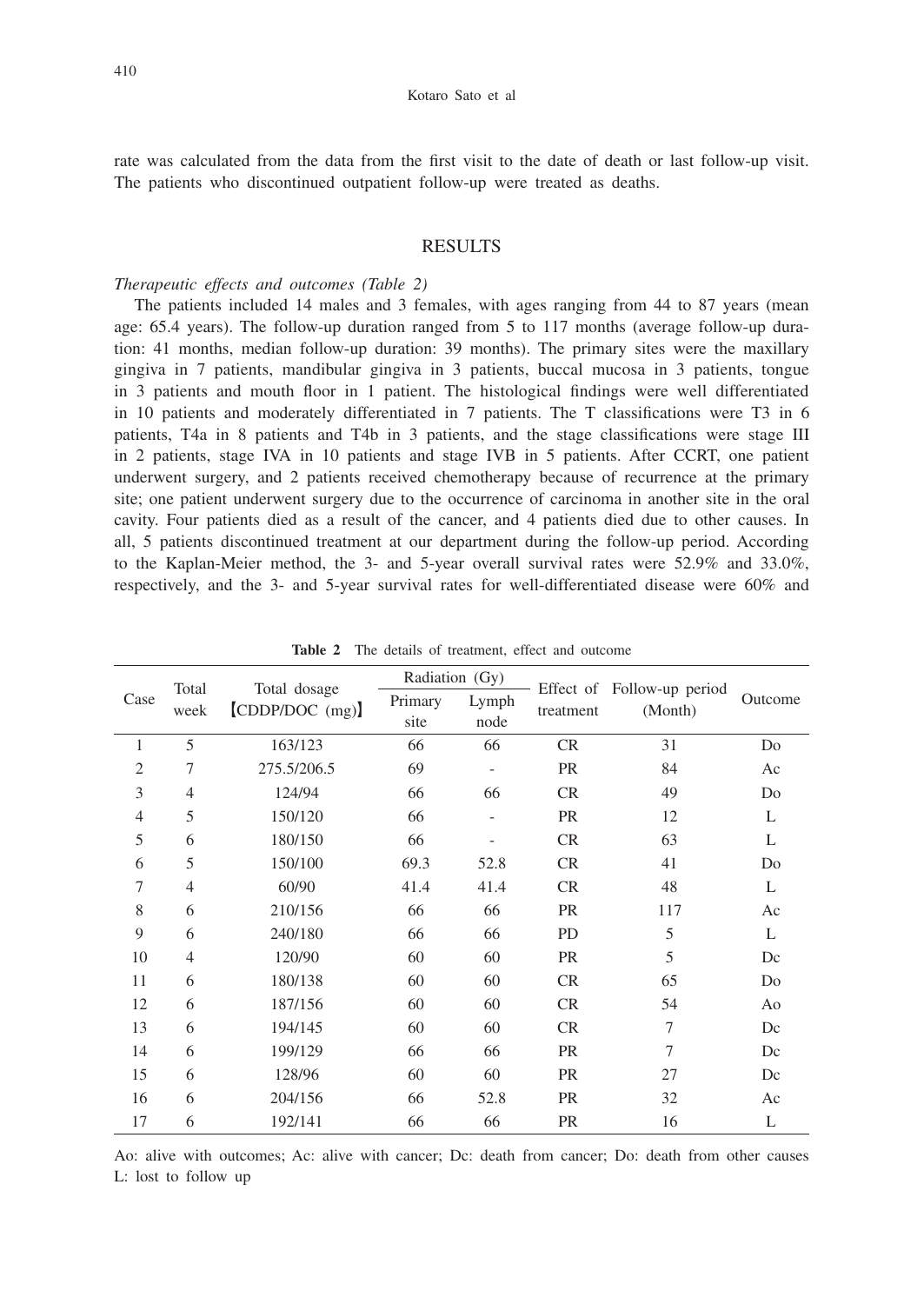36%, while those for moderately differentiated disease were 42.8% and 28.5%, respectively. The 3- and 5-year overall locoregional control rates were both 50.9%; the 3- and 5-year locoregional control rates for well-differentiated disease were both 50%, while those for moderately differentiated disease were both 53.5%. The response rate was 94% (CR: 8 cases: 47%, PR: 8 cases: 47%) (Figures 2 and 3).



**Fig. 2** Survival rate

The 3- and 5-year overall survival rates were 52.9% and 33.0%, respectively. The 3- and 5-year survival rates for well-differentiated disease were 60% and 36%, while those for moderately differentiated disease were 42.8% and 28.5%, respectively.



**Fig. 3** Locoregional control rate

The 3- and 5-year overall locoregional control rates were both 50.9%, the 3- and 5-year locoregional control rates for well-differentiated disease were both 50%, and those for moderately differentiated disease were both 53.5%.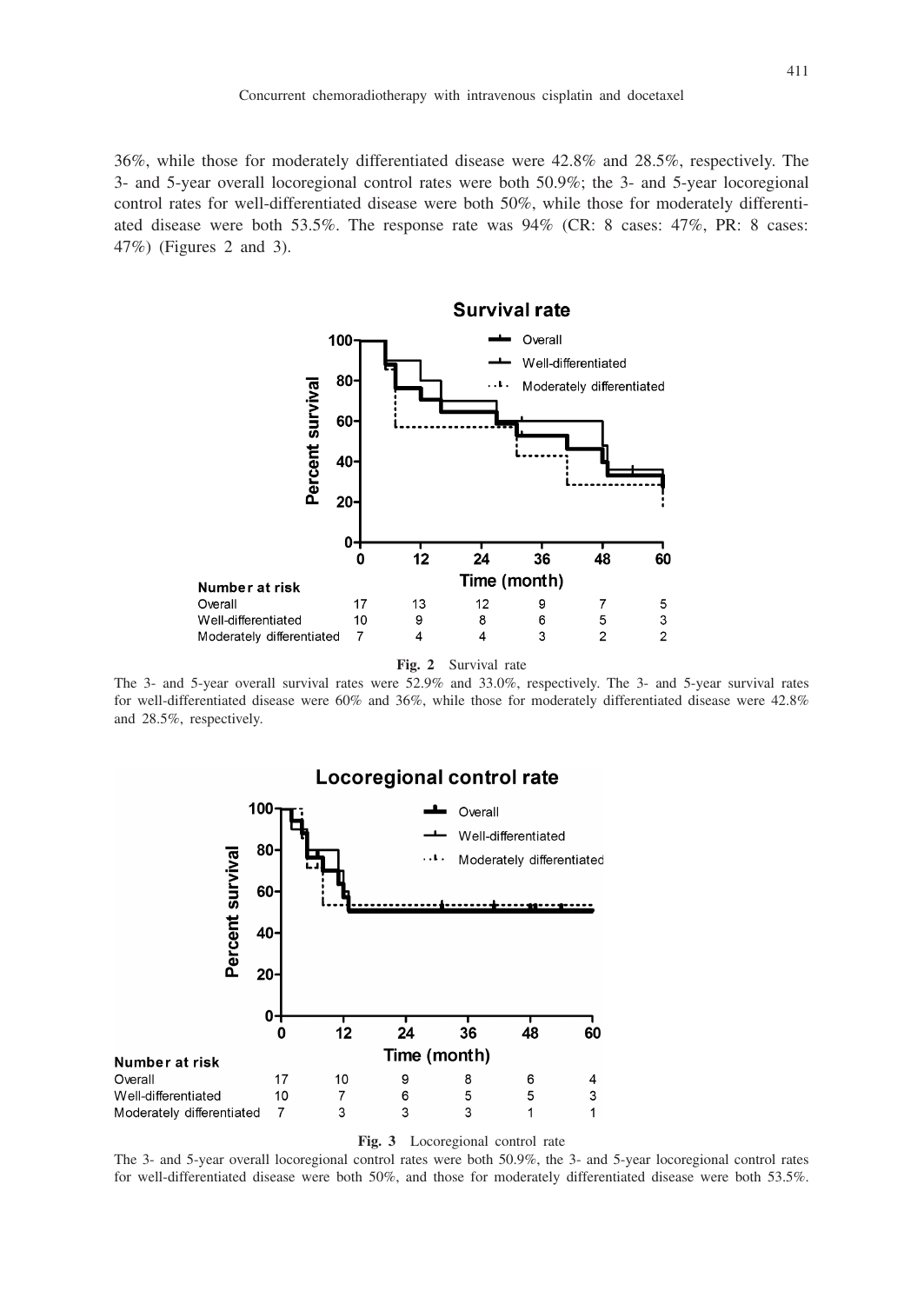## *Toxicities (Table 3)*

Grade 3 or 4 dermatitis and mucositis occurred in 9 patients each (52.9%), anemia occurred in 3 patients (18.7%) and liver dysfunction occurred in one patient  $(6.2\%)$ . We applied a topical steroid ointment to treat dermatitis and prescribed an azunol/xylocaine gargle and NSAIDs to reduce the pain associated with mucositis. In cases of difficult pain control, we prescribed narcotic analgesics. Because of the difficulty in oral intake due to mucositis, 5 patients (29.4%) underwent insertion of a nasal-gastric tube, and 4 patients (23.5%) received central venous nutrition. Although grade 3 anemia occurred in cases 1 and 10, it was improved by follow-up alone; therefore, no treatment was administered. Grade 4 anemia occurred in case 17 and was improved by administration of red blood cell concentrate; the patient was able to continue CCRT thereafter. Liver dysfunction occurred in case 15 and was improved by administration of glycyrrhizic acid.

| $\sim$           |         |  |                         |  |                          |  |  |
|------------------|---------|--|-------------------------|--|--------------------------|--|--|
| Toxicity         | Grade 1 |  | Grade 2 Grade 3 Grade 4 |  | Total number of patients |  |  |
| Fever            |         |  |                         |  | $n=17$                   |  |  |
| <b>Mucositis</b> |         |  |                         |  | $n=17$                   |  |  |
| Dermatitis       |         |  |                         |  | $n=17$                   |  |  |
| Leukopenia       |         |  |                         |  | $n=16$                   |  |  |
| Neutropenia      |         |  |                         |  | $n=16$                   |  |  |

**Table 3** Toxicity

| Thrombocytopenia |          | O        | O                | $n=16$ |
|------------------|----------|----------|------------------|--------|
| Anemia           |          |          |                  | $n=16$ |
| Creatinine       | 4        |          | 0                | $n=16$ |
| <b>AST/ALT</b>   |          |          | 0                | $n=16$ |
| Vomiting         |          | $\theta$ | 0                | $n=17$ |
| Diarrhea         | $\theta$ |          | $\left( \right)$ | $n=17$ |
|                  |          |          |                  |        |

# DISCUSSION

The development of surgical techniques, such as the free flap graft, has allowed for the surgical treatment of patients with advanced head and neck cancer. However, in cases with a wide resection area, the patient's cosmetic and functional burden is also increased. Additionally, some patients cannot tolerate surgery due to their medical histories and ages, and others do not desire to undergo surgery. Due to the development of anticancer drugs, CCRT is now one of the main treatments for advanced head and neck cancer. We performed CCRT through the intravenous administration of a combination of CDDP and DOC and examined several parameters. Because CDDP enhances the sensitivity of radioresistant hypoxic cells<sup>3</sup> and inhibits the healing of sublethal injuries and the potential lethal damage resulting from radiation,<sup>4</sup> its radiation sensitivity enhancing effect has been noted. Additionally, DOC showed an increased cell killing effect in a study using squamous cell carcinoma cell lines,<sup>5</sup> and the combined use of DOC with radiation and CDDP is effective. The usefulness of CDDP and DOC in intra-arterial CCRT for cancers in the head and neck region has been reported.<sup>6</sup> However, as with intra-arterial chemoradiotherapy, adverse events such as complications accompanying catheter placement and cerebrovascular disorders have also been reported.7,8 Because the identification of feeding arteries in extensively developed tumors may be difficult, drug delivery may also be difficult. Moreover, extravasation and phlebitis are associated with intravenous drug administration, and strict management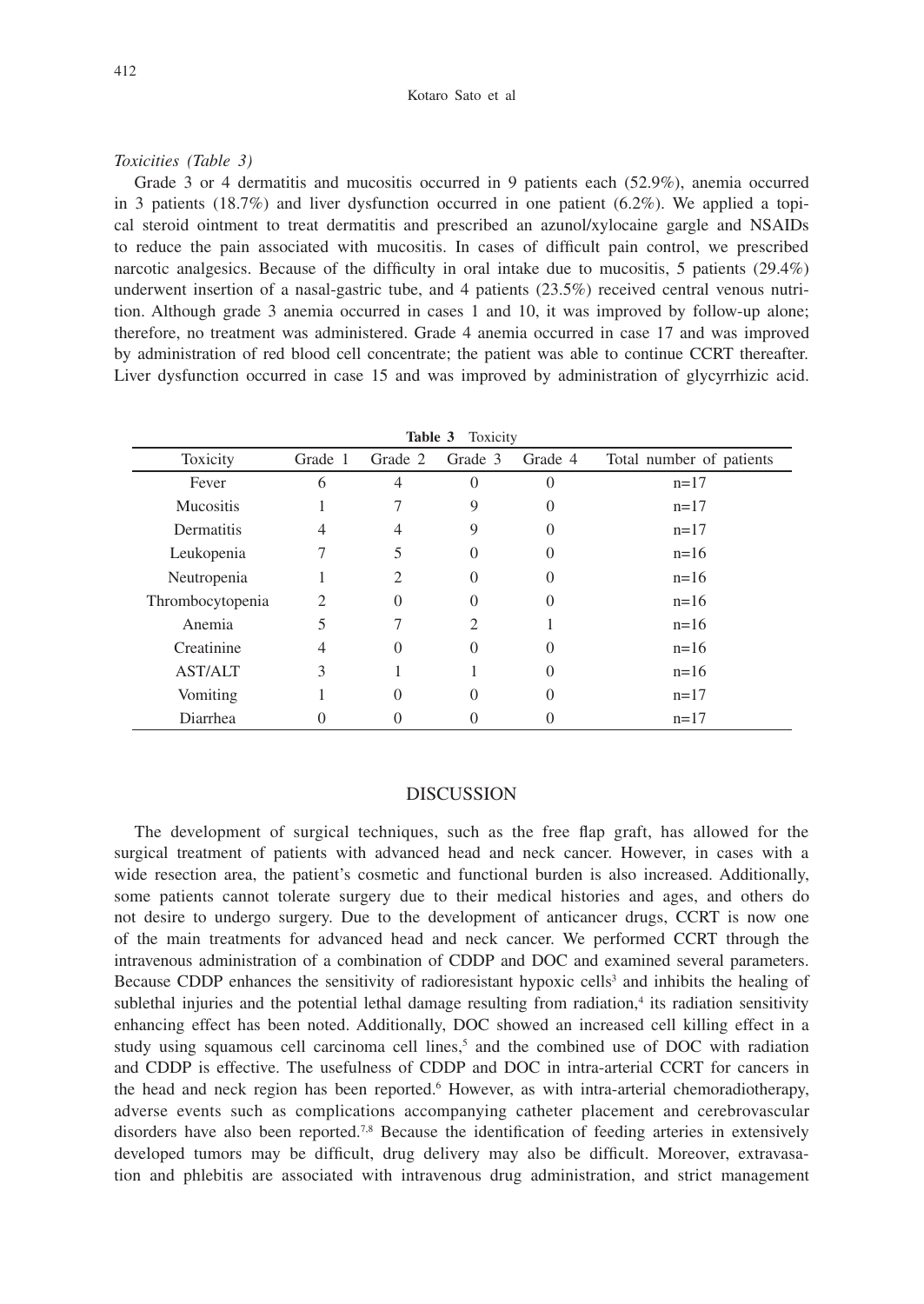is required when administering anticancer agents, such as in the case of intravenous therapy; however, the operation is relatively simple and the treatment results in a decreased patient burden.

According to the National Comprehensive Cancer Network, intravenous CCRT is recommended for category 1 advanced head and neck cancer; the 3-year survival rate is between 37 and 42.6%, the 5-year survival rate is between 22 and 55.1%, the 3-year local control rate is 37.6%, and the 5-year local control rate is between 47.6 and  $67.7\%$ <sup>9-11</sup> The toxicity rates according to the Common Terminology Criteria for Adverse Events<sup>11</sup> were  $45.3\%$  for grade 3 or higher mucositis, 42.1% for leukopenia, 17.9% for anemia, 15.8% for nausea/vomiting and 3.2% for platelet count reduction. Although comparisons may be difficult due to the small number of cases in this report, the 3- and 5-year overall survival rates were 52.9% and 33.0%, respectively, and the 3- and 5-year overall locoregional control rates were both 50.9%. We obtained results similar to those of the standard treatment for advanced head and neck cancer using intravenous administration. Although the survival rate was lower for moderately differentiated than well-differentiated disease, the locoregional control rate was almost the same. Thus, this therapy might be useful for lower grade cancers. Many patients achieved locoregional control, including the patient in case 1, in whom primary hepatocellular carcinoma was observed during follow-up. Although the patient died at 31 months after CCRT, recurrence was not observed at the primary site. Additionally, relapse was not found in the oral cavity for patients who died from other diseases (cases 3, 6, and 11) and in patients who discontinued outpatient visits (cases 5 and 7). In the terminal stage of advanced oral cancer, an increase in the tumor size resulting in a decrease in aesthetics and quality of life is typically observed. Although it is unknown whether our treatment method achieved a marked prolongation of life in patients with distant metastasis, it is thought that by providing locoregional control, this therapy sufficiently contributed to maintaining the aesthetics and quality of life at the terminal stage.

The frequency of toxicity, especially hematologic toxicity, was low. In cases 1 and 10, grade 3 anemia was thought to be caused by dermatitis and chronic inflammation due to mucositis. After CCRT, no additional treatment was performed, and the dermatitis and mucositis healed. For case 17, in which grade 4 anemia occurred, GIF resulted in a diagnosis of a gastric ulcer, which was thought to be due to bleeding from the same section. As hemostasis was obtained, the condition improved after administration of omeprazole and red blood cell concentrate. In case 15, grade 3 liver dysfunction was considered to be due to the effect of DOC and was improved by glycyrrhizic acid administration. The decrease in leukopenia was lower than that in other reports, possibly due to the G-CSF preparation, and prophylactic administration of an antiemetic agent may have contributed to a reduction in the number of patients who experienced vomiting. Among the patients who experienced difficulty eating due to mucositis pain, 5 patients (29.4%) underwent nasal-gastric tube placement and 4 patients (23.5%) received central vein nutrition. One study reported the necessity of a nasal-gastric tube with taxane-based chemoradiotherapy,<sup>2</sup> and it is thought that early measures for patients who have difficulty eating are necessary. In this report, the nasal-gastric tube and central venous catheter were withdrawn in all cases before discharge, and all patients were discharged after regaining the ability to eat rice porridge and a chopped meal. During CCRT for case 7 (a hemodialysis patient), DOC was administered at the usual dose and CDDP was reduced to half of the normal dose, which is consistent with the guidelines12 of Japanese Society of Nephrology. Regarding intravenous administration of CDDP in dialysis patients, Miyagawa et al.<sup>13</sup> reported that serious toxicities were not observed when CDDP was administered at a dose of  $25 \text{ mg/m}^2$ , and Ayabe et al.<sup>14</sup> reported similar results for a dose of 50 mg/kg body weight. According to Hirata et al.,<sup>15</sup> to maintain the CDDP concentration in the blood, administration after dialysis or 1 hour before dialysis is recommended rather than administration during dialysis. We administered CDDP according to this recommendation, and